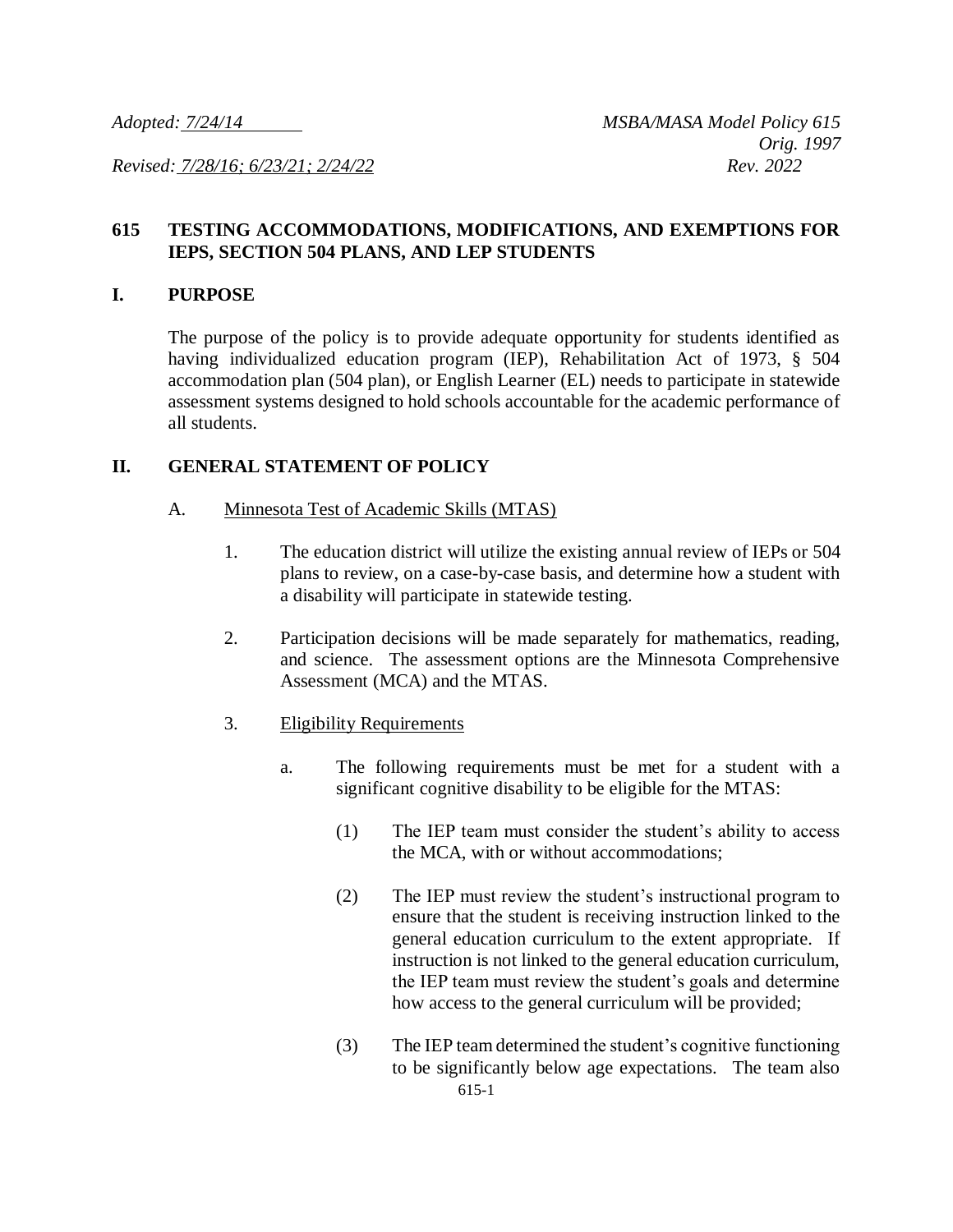determined that the student's disability has a significant impact on his or her ability to function in multiple environments, including home, school, and community;

- (4) The IEP team determined that the student needs explicit and intensive instruction and/or extensive supports in multiple settings to acquire, maintain, and generalize academic and life skills in order to actively participate in school, work, home, and community environments;
- (5) The IEP team must document, in the IEP, reasons the MCA is or is not an appropriate measure of the student's academic progress and how the student would participate in statewide testing.
- b. MTAS participation decisions must not be made on the following factors:
	- (1) Student's disability category;
	- (2) Placement;
	- (3) Participation in a separate, specialized curriculum;
	- (4) An expectation that the student will receive a low score on the MCA;
	- (5) Language, social, cultural, or economic differences;
	- (6) Concern for accountability calculations.

# B. Alternate ACCESS for ELs

- 1. The education district will utilize the existing annual review of IEPs or 504 plans to review, on a case-by-case basis, and determine how an identified EL student with a disability will participate in statewide testing.
- 2. Eligibility Requirements
	- a. The student must be identified as EL in MARSS in order to take an English language proficiency assessment.
	- b. The student must have a significant cognitive disability. If the student has been identified as eligible to take the MTAS in mathematics, reading, or science, the student meets this criterion.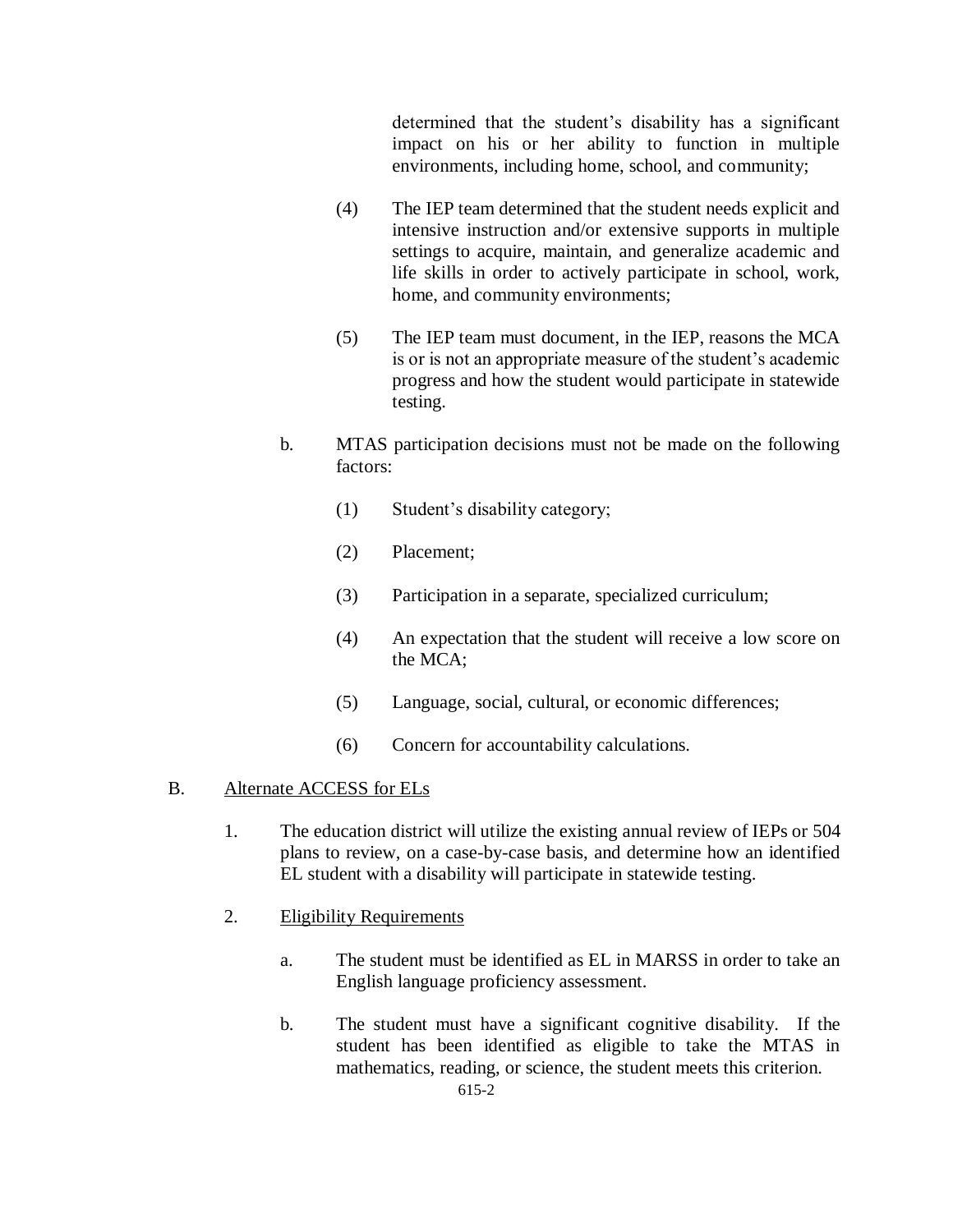- c. For students in grades that the MTAS is not administered:
	- (1) the student must have cognitive functioning significantly below age level;
	- (2) the student's disability must have a significant impact on his or her ability to function in multiple environments, including home, school, and community; and
	- (3) the student needs explicit and intensive instruction and/or extensive supports in multiple settings to acquire, maintain, and generalize academic and life skills in order to actively participate in school, work, home, and community environments.
- d. The IEP team must consider the student's ability to access the ACCESS, with or without accommodations.
- e. The IEP team must document, in the IEP, reasons the MCA is or is not an appropriate English language proficiency assessment for the student.
- 3. Alternate ACCESS participation decisions must not be made on the following factors:
	- a. Student's disability category;
	- b. Participation in a separate, specialized curriculum;
	- c. Current level of English language proficiency;
	- d. The expectation that the student will receive a low score on the ACCESS for ELs;
	- e. Language, social, cultural, or economic differences;
	- f. Concern for accountability calculations.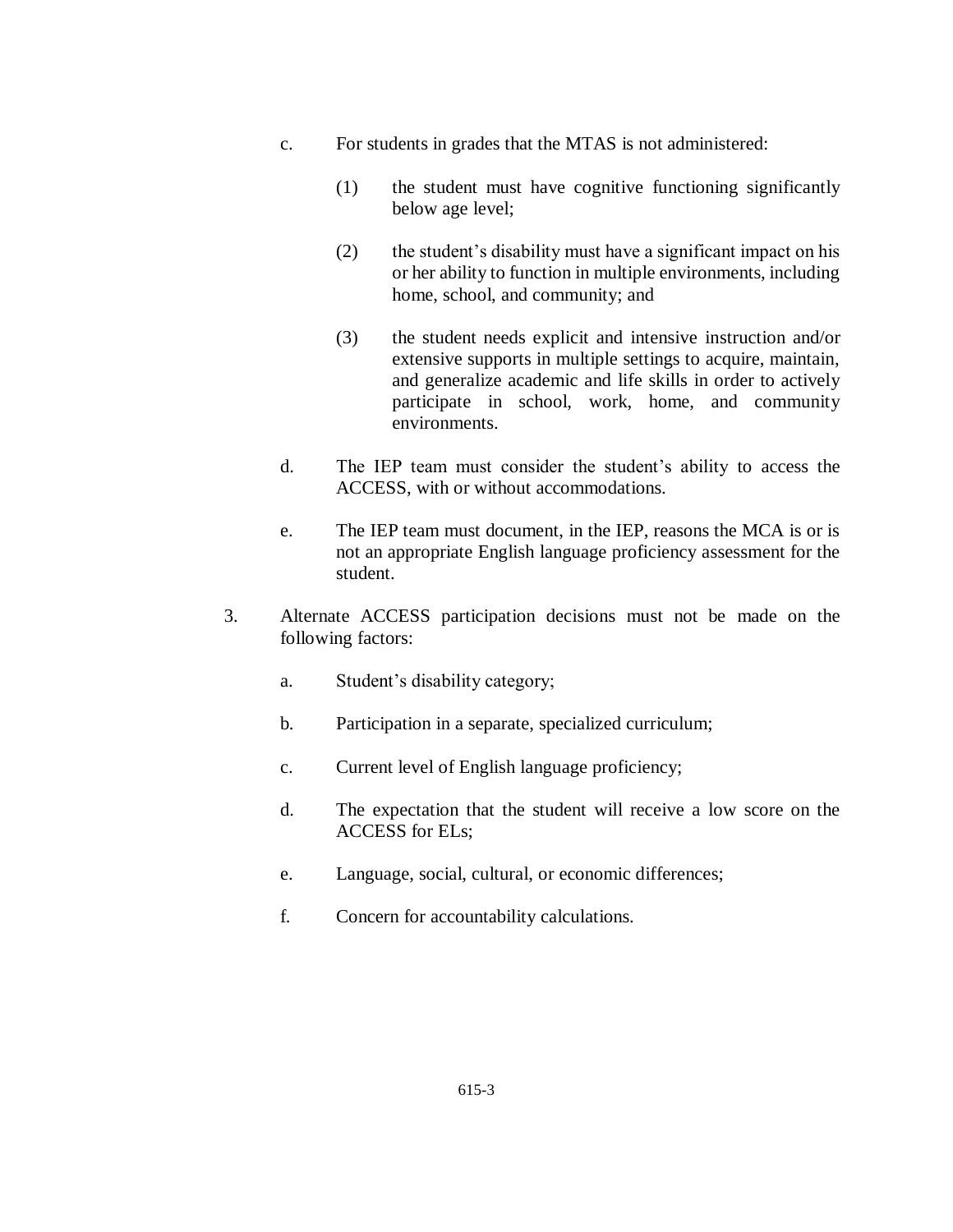#### C. EL Students New to the United States

EL students new to the United States will take all assessments, including all academic assessments (math, reading, and science), as well as the English Language Proficiency Assessment (ACCESS).

### **III. DEFINITION OF TERMS**

See the current "Procedures Manual for the Minnesota Assessments" which is produced by the Minnesota Department of Education and available through minnesota.pearsonaccessnext.com.

# **IV. GRANTING AND DOCUMENTING ACCOMMODATIONS, MODIFICATIONS, OR EXEMPTIONS FOR TESTING**

See Chapter 5 of the current "Procedures Manual for the Minnesota Assessments" and 2020-21 Guidelines for Administration of Accommodations and Linguistic Supports [http://minnesota.pearsonaccessnext.com/resources/resources](http://minnesota.pearsonaccessnext.com/resources/resources-training/manuals/Guidelines%20for%20Accomm_2020-21.pdf)[training/manuals/Guidelines%20for%20Accomm\\_2020-21.pdf](http://minnesota.pearsonaccessnext.com/resources/resources-training/manuals/Guidelines%20for%20Accomm_2020-21.pdf)

## **V. RECORDS**

All test accommodations, modifications, or exemptions shall be reported to the education district test administrator. The education district test administrator shall be responsible for keeping a list of all such test accommodations, modifications, and exemptions for education district audit purposes. Testing results will be documented and reported.

*Legal References:* Minn. Stat. § 120B.11 (School District Process for Reviewing Curriculum, Instruction, and Student Achievement; Striving for the World's Best Workforce) Minn. Stat. § 120B.30 (Statewide Testing and Reporting System) Minn. Stat. § 125A.08 (Individualized Education Programs) Minn. Rules Parts 3501.0640-3501.0655 (Academic Standards for Language Arts) Minn. Rules Parts 3501.0700-3501.0745 (Academic Standards for Mathematics) Minn. Rules Parts 3501.0820 (Academic Standards for the Arts) Minn. Rules Parts 3501.0900-3501.0955 (Academic Standards in Science) Minn. Rules Parts 3501.1300-3501.1345 (Academic Standards for Social Studies) Minn. Rules Parts 3501.1400-3501.1410 (Academic Standards for Physical Education)